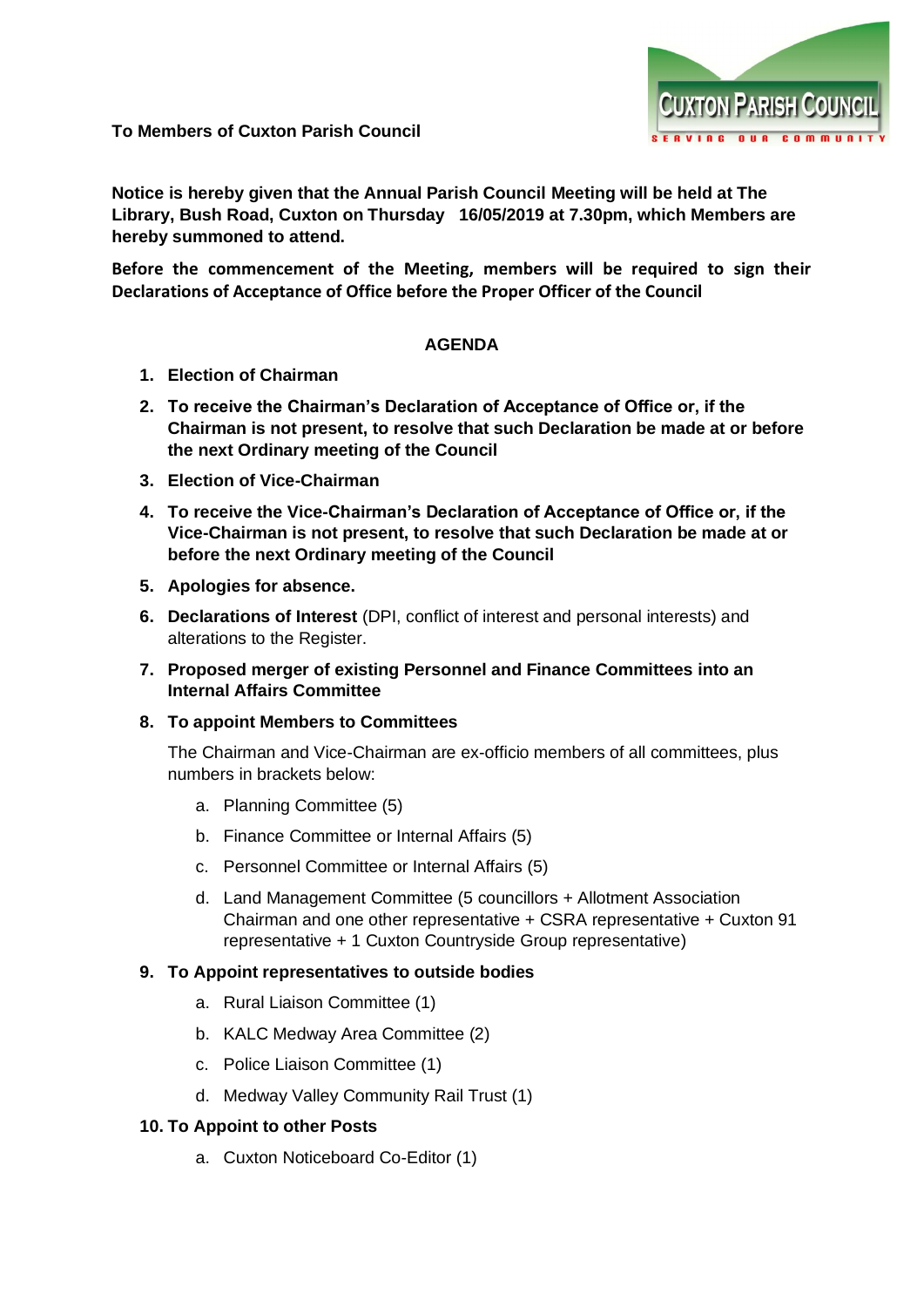- **11. Minutes of the meeting** held on 11/04/2019 attached.
- **12. Matters arising** from the Minutes not otherwise on the Agenda.

# **Medway Councillor's Report and Public Session**

Suspension of the meeting for Medway Councillor's Report and for the Public Session. Matters raised may be placed on the agenda for the next or a future meeting.

## **13. Finance- Appendix A**

- a. Bank Balances;
- b. Approval of payments since the last meeting;
- c. Accounts for payment;
- d. Bank mandate signatories
- e. Payment for a room for hosting the PACT meeting
- f. New metal storage cupboard for office

## **14. Grant Applications to Council**

- a. Cuxton Community Grants
	- i. Cuxton Allotment Association

## **15. Management of Council Land and Property**

- a. Pavilion Development
	- i. Tree Impact Survey quotations
	- ii. Planning application
- b. Recreation Ground
	- i. Repairs
	- ii. Football Pitch top dressing quotations
	- iii. Incident Record Report
	- iv. Events

# **16. Highways and Transport**

- a. A228 traffic light system
- b. May Street traffic mirrors
- c. School run traffic

### **17. Report on PACT meeting**

## **18. Items for the Newsletter**

### **19. Correspondence**

- a. Residents;
	- Letter regarding pavement parking
- b. Other